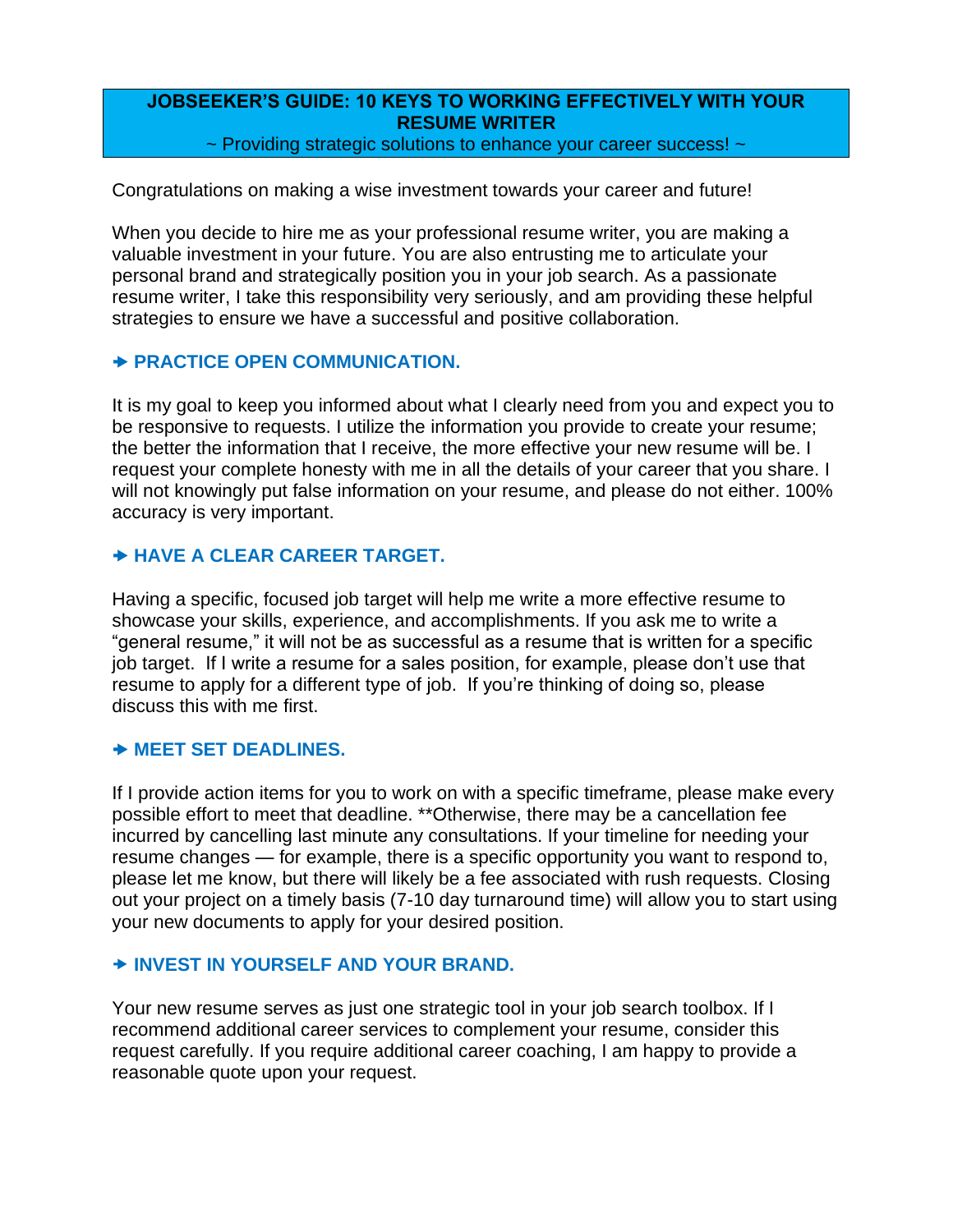# **TRUST ME, [I'M YOUR RESUME WRITER.](http://www.creativehorizonsresumes.com/aboutlori)**

Be cautious if you choose to solicit opinions about your resume from your friends or family members –– remember you hired me for my expertise. So, if you have any questions, don't be afraid to ask. Use your discretion when reading the internet. Remember, there is no hard-and-fast rule about resume length: It should be as long as it needs to be, and no longer. Note that, I am an experienced and highly trained Master Resume Writer who will create a customized resume using a tailored strategy to highlight your distinct brand. I have a proven track record of delivering exceptional resumes on time.

### **REMEMBER: YOUR RESUME IS A MARKETING DOCUMENT, NOT AN OBITUARY.**

Thinking strategically, it wouldn't be effective to include every detail about your life and work history on your resume, especially if you have certain jobs that aren't relevant to your career goal. These details are important to articulating who you are, but they are not necessarily important in this particular resume for a certain job target. I will be very selective in what information to include. Your resume needs to demonstrate a compelling story about who you are, what you have excelled in, and what you can do.

## **DON'T "LEND" YOUR RESUME TO ANYONE ELSE.**

Your new resume is a customized, branded document developed that is designed to help you apply for your desired role. Allowing someone else to use your resume, including format, design, and/or wording, will likely reduce its effectiveness for you especially if you "lend it" to a co-worker or colleague. If someone admires your resume, kindly refer my services, and I will create an equally outstanding document customized for their job search.

### **IF YOU NEED REVISIONS, LET'S TALK.**

Need revisions? We might need to make some changes to make your resume more effective, or I might be able to share some strategies to help you increase the number of interviews and job offers you receive. I welcome your constructive feedback as it allows me to continue improving my services. I appreciate your testimonials, LinkedIn Recommendations, and referrals. Most of my new clients are referred to me by satisfied former clients who are happy to share their constructive feedback.

### **PLEASE KEEP ME INFORMED ABOUT YOUR CAREER DEVELOPMENTS.**

On occasion, I don't always hear from clients until they need an update to their resume when it's time to search for a new job. But I want to hear from you when you receive a rewarding job offer. Remember, I take pride in celebrating your career success.